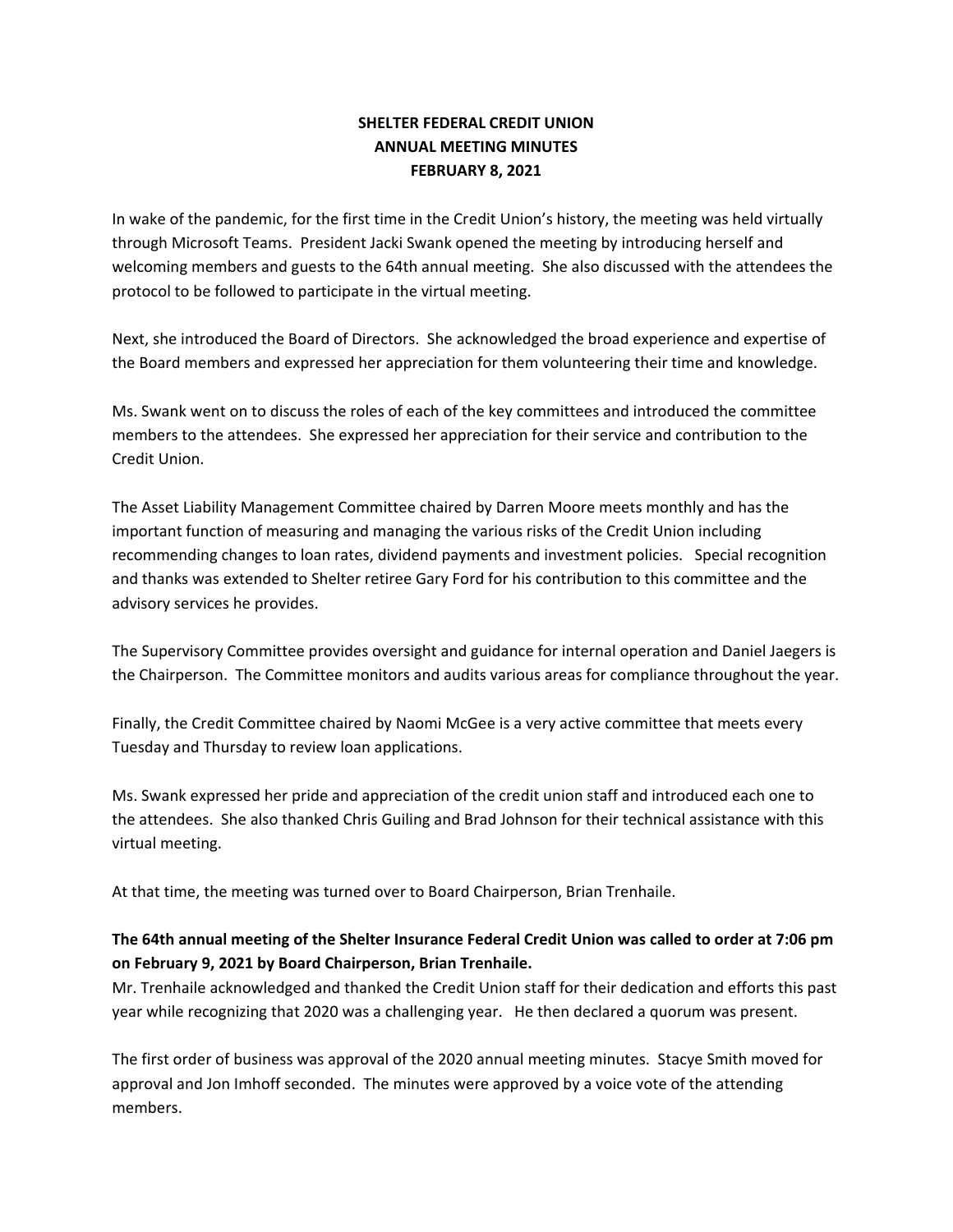Treasurer Jon imhoff gave The Treasurer's Report for 2020. Highlights included:

- Assets increased \$4.8 million to over \$37 million
- Net worth increased by \$125,530
- In 2020, the decline in interest rates resulted in lower than expected certificate of deposit revenue and thus lower net income after dividends and interest paid to members. Even so, the retained earnings increased by \$91,871.
- Expenses were higher in 2020 with the significant factor being a voluntary increase in the provision for loan losses.
- Mr. Imhoff discussed the 2021 budget and the fact that a \$31,542 loss is expected after paying dividends and interest to members. He went on to comment that the loss is a reflection of the continued low interest rate environment and that the Credit Union remains financially strong.

On a motion from Jeanne Collins, a second from Sheila Joyce and an affirmative voice vote from the attendees, the Treasurer's report were approved. A copy can be found in the Original Minutes Book.

Next, Committee Chair Naomi McGee described the Credit Committee duties and gave the 2020 Report. Ms. McGee noted that the pandemic was the driving factor in a decrease in loan volume for 2020. In total for the year, there was \$4.55 million in approved loan volume.

Committee Chair Dan Jaegers then described the role of the Supervisory Committee. He presented the Supervisory Committee Report and summarized the internal control review procedures performed by that group. Overall, the Committee found the Credit Union to be in compliance for various regulations. In the 4<sup>th</sup> quarter of 2020, the Committee performed a search for a new CPA firm to perform the Credit Union's annual audit. The firm of J. Tenbrink and Associates was chosen and is currently performing the 2020 audit.

At that time, President Trenhaile opened the floor was opened for questions or comments regarding the committee reports. On a motion made by Doug McClure and a second from Stacye Smith, the committee reports were approved by a voice vote of the members present.

Board President Trenhaile then turned the meeting over to Jacki Swank for the President's Report.

#### **President's Report**

Ms. Swank opened the President's Report by echoing the fact that 2020 presented challenges across many aspects of our lives. She went on to mention her pride of the Credit Union team, its board & committees and Shelter Insurance for providing the Credit Union with the resources and information to remain open during this pandemic. She described how processes were shifted quickly and hopefully much of that was seamless to our members She also highlighted the following accomplishments in 2020: